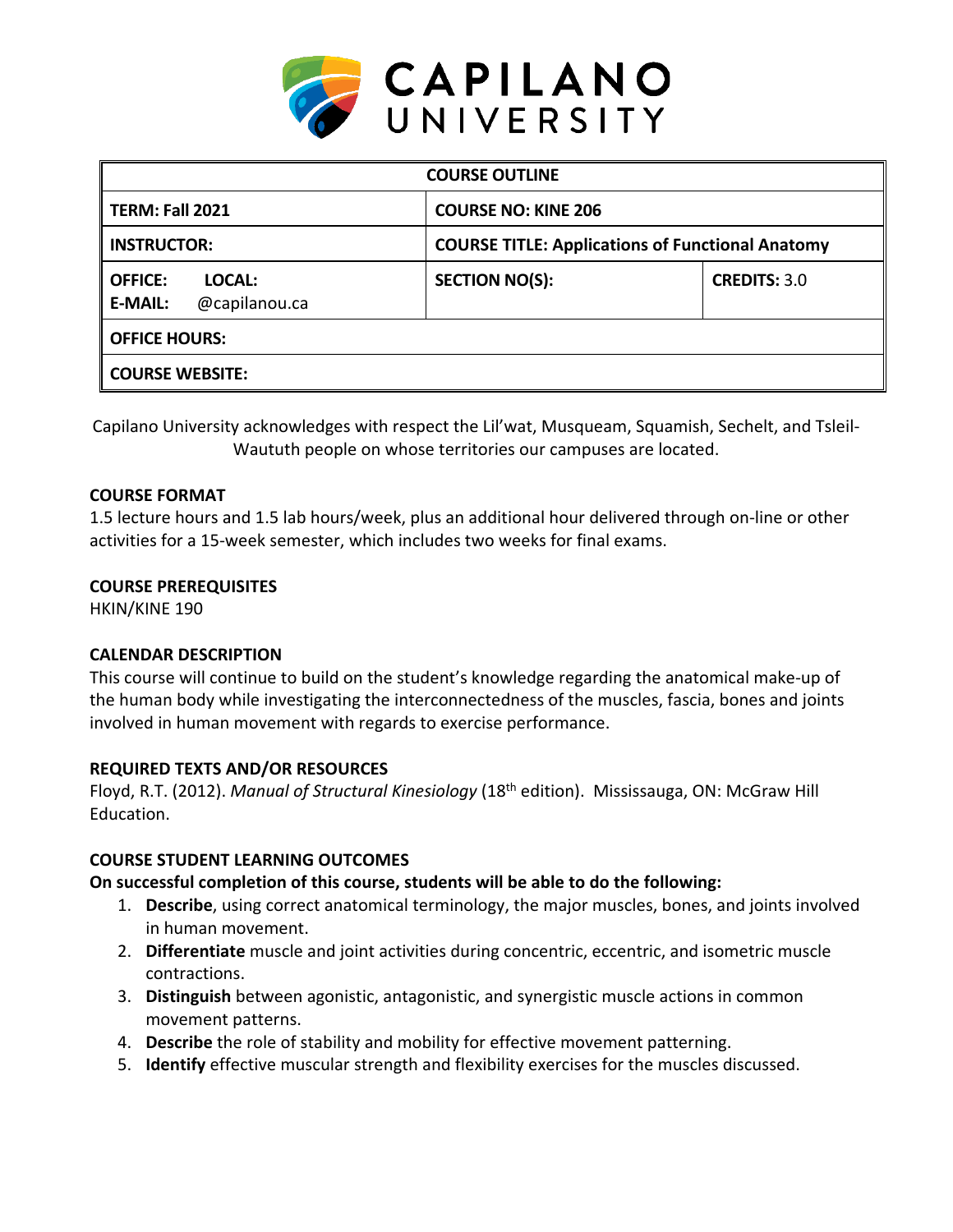## **COURSE CONTENT**

| <b>WEEK</b>    | <b>TOPIC (S)</b>                                                                                                              |  |  |  |  |
|----------------|-------------------------------------------------------------------------------------------------------------------------------|--|--|--|--|
| 1              | Foundations of Structural Kinesiology<br>$\bullet$                                                                            |  |  |  |  |
|                | Part I: Neuromuscular System & Lower-Extremity Functional Anatomy                                                             |  |  |  |  |
| $\overline{2}$ | Neuromuscular Fundamentals & Basic Biomechanical Factors<br>$\bullet$                                                         |  |  |  |  |
| 3              | The Ankle & Foot Joints<br>$\bullet$<br>Lab 1: The Foundation of the Kinetic Chain<br>$\bullet$                               |  |  |  |  |
| 4              | The Knee Joint<br>$\bullet$<br>Lab 2: Building Stable Knees Through Muscle Actions<br>$\bullet$                               |  |  |  |  |
| 5              | The Hip & Pelvic Girdle<br>$\bullet$<br>Lab 3: Developing Hip Stability & Mobility<br>$\bullet$                               |  |  |  |  |
| 6              | Integration of Lower-Extremity Exercises<br>$\bullet$<br>Lab 4: Integration of Multi-Joint Movements<br>$\bullet$             |  |  |  |  |
| 7              | <b>MIDTERM</b><br>$\bullet$                                                                                                   |  |  |  |  |
|                | Part II: Trunk & Upper-Extremity Functional Anatomy                                                                           |  |  |  |  |
| 8              | The Trunk & Spinal Column<br>$\bullet$<br>Lab 5: Core Musculature for Spine Safety<br>$\bullet$                               |  |  |  |  |
| 9              | The Shoulder Joint & Shoulder Girdle<br>$\bullet$<br>Lab 6: Developing Shoulder Stability for Effective Movement<br>$\bullet$ |  |  |  |  |
| 10             | The Elbow & Radioulnar Joints<br>$\bullet$<br>Lab 7: Movement Patterns of the Upper & Lower Arm<br>$\bullet$                  |  |  |  |  |
| 11             | The Wrist & Hand Joints<br>$\bullet$<br>Lab 8: Movement Patterns of the Wrist & Hand<br>$\bullet$                             |  |  |  |  |
| 12             | Integration of Trunk & Upper-Extremity Exercises<br>$\bullet$<br>Lab 9: Proximal Stability for Distal Mobility<br>$\bullet$   |  |  |  |  |
| 13             | Integration of Full Body Functional Exercises<br>$\bullet$                                                                    |  |  |  |  |
| $14 - 15$      | <b>FINAL EXAM PERIOD</b>                                                                                                      |  |  |  |  |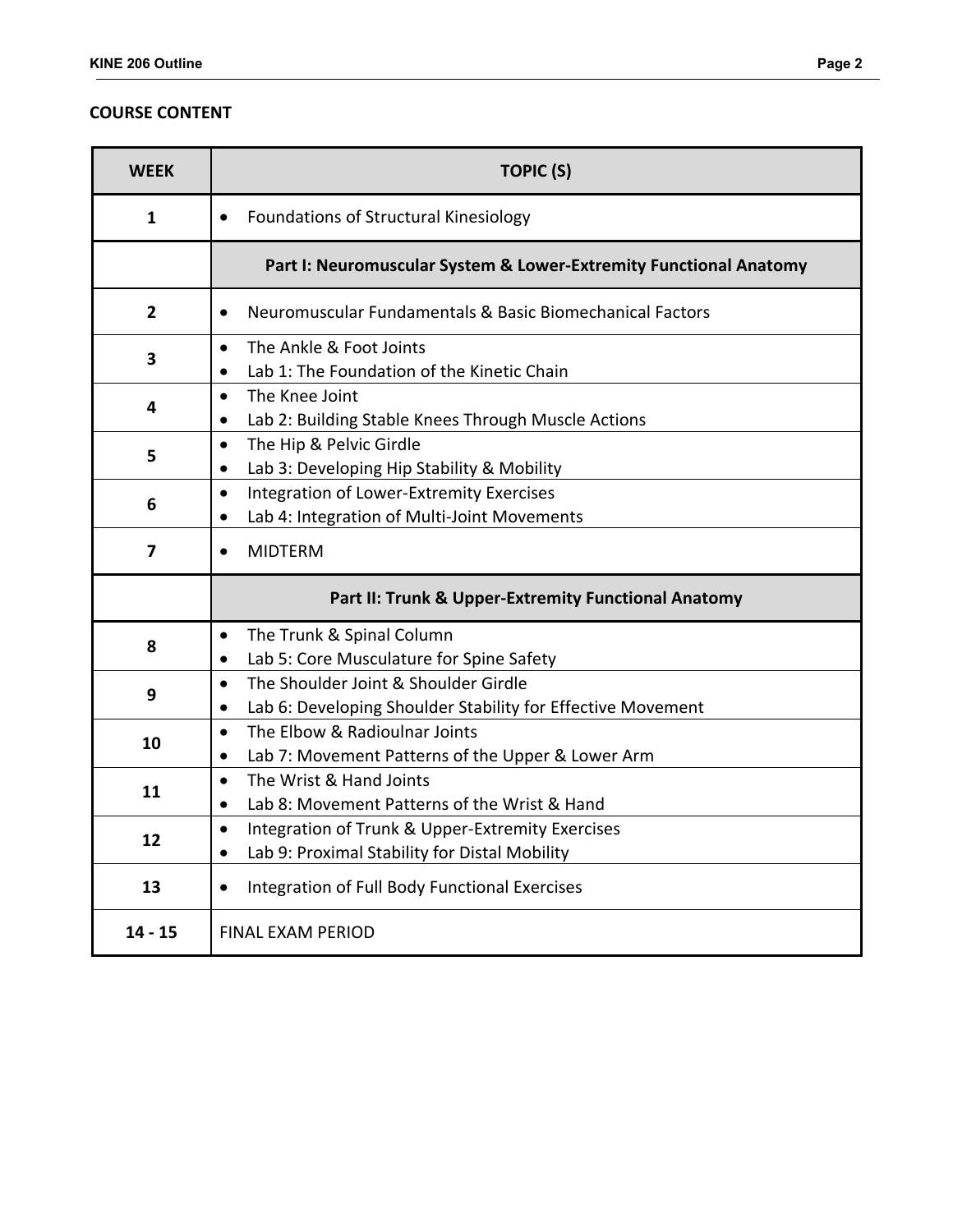## **EVALUATION PROFILE**

| <b>ASSESSMENT</b>          | % OF FINAL GRADE | <b>INDIVIDUAL/GROUP</b> |
|----------------------------|------------------|-------------------------|
| Assignments                | 20%              | Group                   |
| Quizzes                    | 10%              | Individual              |
| Term Project**             | 20%              | Group                   |
| <b>Midterm Examination</b> | 25%              | Individual              |
| <b>Final Examination</b>   | 25%              | Individual              |
| <b>Total</b>               | 100%             |                         |

**\*\*This project qualifies for the CAPSTONE e-portfolio.** 

The assignment structure for this course is determined by the instructor in accordance with the learning outcomes outlined above. Please refer to the course syllabus and eLearn site for a detailed breakdown.

### **GRADING PROFILE**

|               |                               | $ $ A+ = 90-100 $ $ B+ = 77-79 $ $ C+ = 67-69 $ $ D = 50-59 |  |
|---------------|-------------------------------|-------------------------------------------------------------|--|
|               |                               | $ A = 85-89$ $ B = 73-76$ $ C = 63-66$ $ F = 0-49$          |  |
| $A - = 80-84$ | $  B - = 70-72   C - = 60-62$ |                                                             |  |

### **Incomplete Grades**

Grades of incomplete "I" are assigned only in exceptional circumstances when a student requests extra time to complete their coursework. Such agreements are made only at the request of the student, who is responsible to determine from the instructor the outstanding requirements of the course

### **Late Assignments**

Assignments are due at the beginning of the class on the due date listed. Any late assignment will be penalized 10% per day unless otherwise discussed with the instructor.

### **Missed Exams/Quizzes/Labs etc.**

Make-up exams, quizzes and/or tests are given at the discretion of the instructor. They are generally given only in medical emergencies or severe personal crises. Some missed labs or other activities may not be able to be accommodated. Please consult with your instructor.

### **Attendance**

Regular class attendance, and participation in course activities and assignments, is expected and likely essential to successfully achieving the course learning outcomes. Students are responsible for any and all content and instructions communicated during scheduled classes, in course handouts, and (if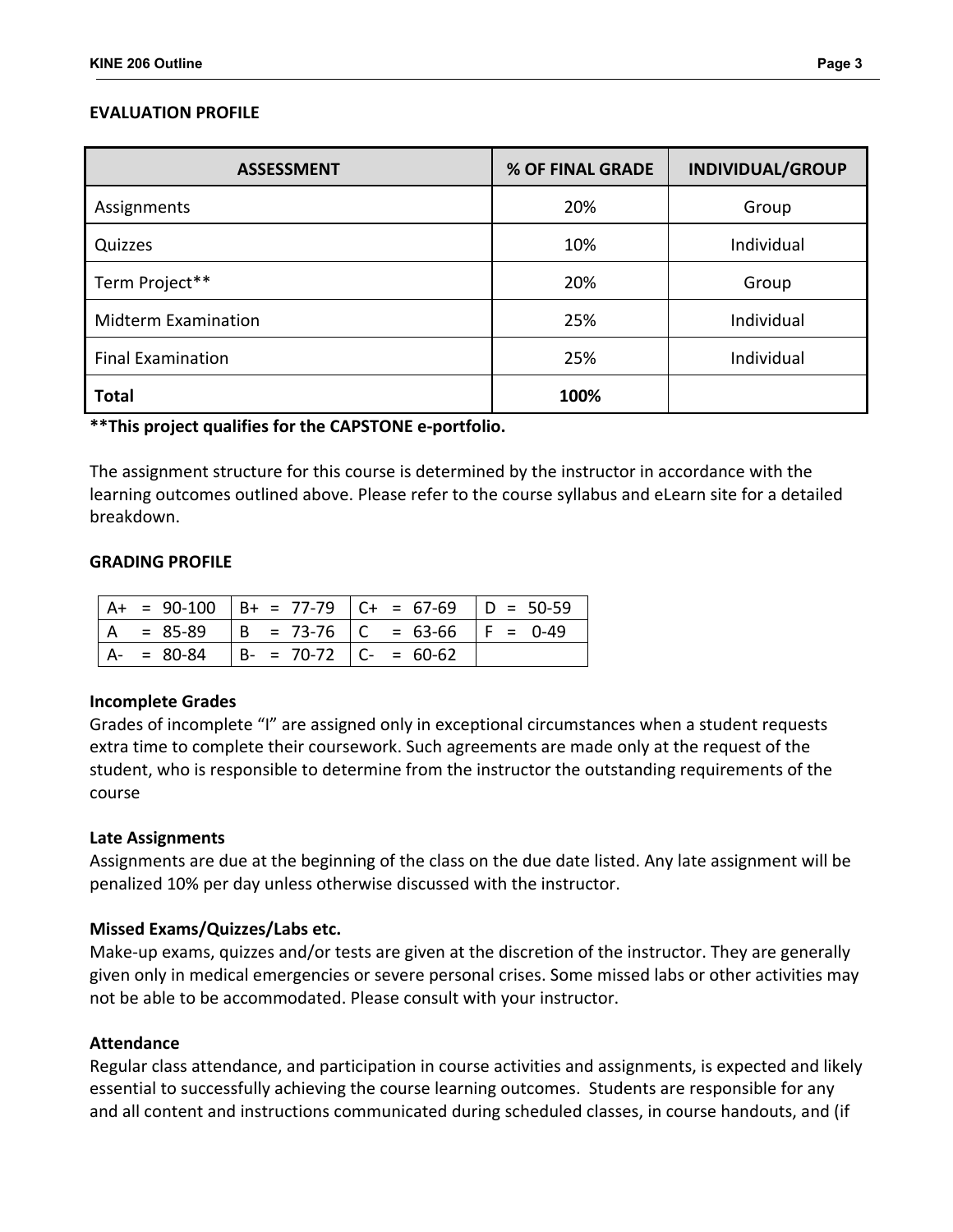applicable) via course e-mail and websites. In cases where participation by all students is essential for conducting the planned instructional activities, attendance may be mandatory.

### **English Usage**

Students are expected to proofread all written work for any grammatical, spelling and stylistic errors. Instructors may deduct marks for incorrect grammar and spelling in written assignments.

### **Electronic Devices**

Students may use electronic devices during class for note-taking and research purposes only

### **On-line Communication**

Outside of the classroom, instructors will (if necessary) communicate with students using either their official Capilano University email or eLearn; please check both regularly. Official communication between Capilano University and students is delivered to students' Capilano University email addresses only.

## **UNIVERSITY OPERATIONAL DETAILS**

### **Tools for Success**

Many services are available to support student success for Capilano University students. A central navigation point for all services can be found at:<https://www.capilanou.ca/student-life/>

### **Capilano University Security: download the [CapU Mobile Safety App](https://www.capilanou.ca/services/safety-security/CapU-Mobile-Safety-App/)**

## **Policy Statement (S2009-06)**

Capilano University has policies on Academic Appeals (including appeal of final grade), Student Conduct, Academic Integrity, Academic Probation and other educational issues. These and other policies are available on the University website.

## **Academic Integrity (S2017-05)**

Any instance of academic dishonesty or breach of the standards of academic integrity is serious and students will be held accountable for their actions, whether acting alone or in a group. See policy and procedures S2017-05 Academic Integrity for more information: [https://www.capilanou.ca/about](https://www.capilanou.ca/about-capu/governance/policies/)[capu/governance/policies/](https://www.capilanou.ca/about-capu/governance/policies/)

Violations of academic integrity, including dishonesty in assignments, examinations, or other academic performances, are prohibited and will be handled in accordance with the Student Academic Integrity Procedures.

**Academic dishonesty** is any act that breaches one or more of the principles of academic integrity. Acts of academic dishonesty may include but are not limited to the following types:

**Cheating**: Using or providing unauthorized aids, assistance or materials while preparing or completing assessments, or when completing practical work (in clinical, practicum, or lab settings), including but not limited to the following: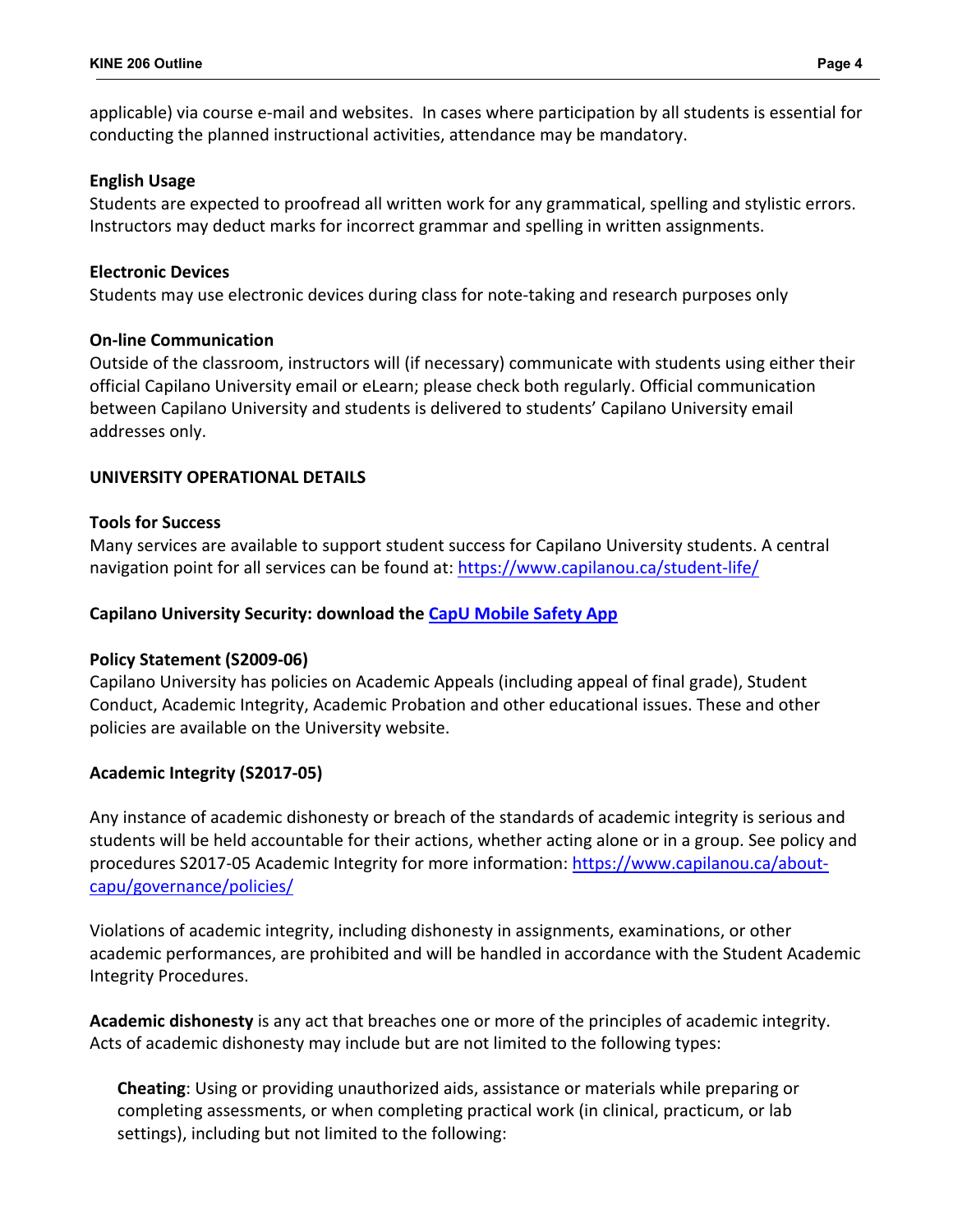- Copying or attempting to copy the work of another during an assessment;
- Communicating work to another student during an examination;
- Using unauthorized aids, notes, or electronic devices or means during an examination;
- Unauthorized possession of an assessment or answer key; and/or,
- Submitting of a substantially similar assessment by two or more students, except in the case where such submission is specifically authorized by the instructor.

**Fraud**: Creation or use of falsified documents.

**Misuse or misrepresentation of sources**: Presenting source material in such a way as to distort its original purpose or implication(s); misattributing words, ideas, etc. to someone other than the original source; misrepresenting or manipulating research findings or data; and/or suppressing aspects of findings or data in order to present conclusions in a light other than the research, taken as a whole, would support.

**Plagiarism**: Presenting or submitting, as one's own work, the research, words, ideas, artistic imagery, arguments, calculations, illustrations, or diagrams of another person or persons without explicit or accurate citation or credit.

**Self-Plagiarism**: Submitting one's own work for credit in more than one course without the permission of the instructors, or re-submitting work, in whole or in part, for which credit has already been granted without permission of the instructors.

**Prohibited Conduct**: The following are examples of other conduct specifically prohibited:

- Taking unauthorized possession of the work of another student (for example, intercepting and removing such work from a photocopier or printer, or collecting the graded work of another student from a stack of papers);
- Falsifying one's own and/or other students' attendance in a course;
- Impersonating or allowing the impersonation of an individual;
- Modifying a graded assessment then submitting it for re-grading; or,
- Assisting or attempting to assist another person to commit any breach of academic integrity.

# **Sexual Violence and Misconduct**

All Members of the University Community have the right to work, teach and study in an environment that is free from all forms of sexual violence and misconduct. Policy B401 defines sexual assault as follows:

Sexual assault is any form of sexual contact that occurs without ongoing and freely given consent, including the threat of sexual contact without consent. Sexual assault can be committed by a stranger, someone known to the survivor or an intimate partner.

Safety and security at the University are a priority and any form of sexual violence and misconduct will not be tolerated or condoned. The University expects all Students and Members of the University Community to abide by all laws and University policies, including B.401 Sexual Violence and